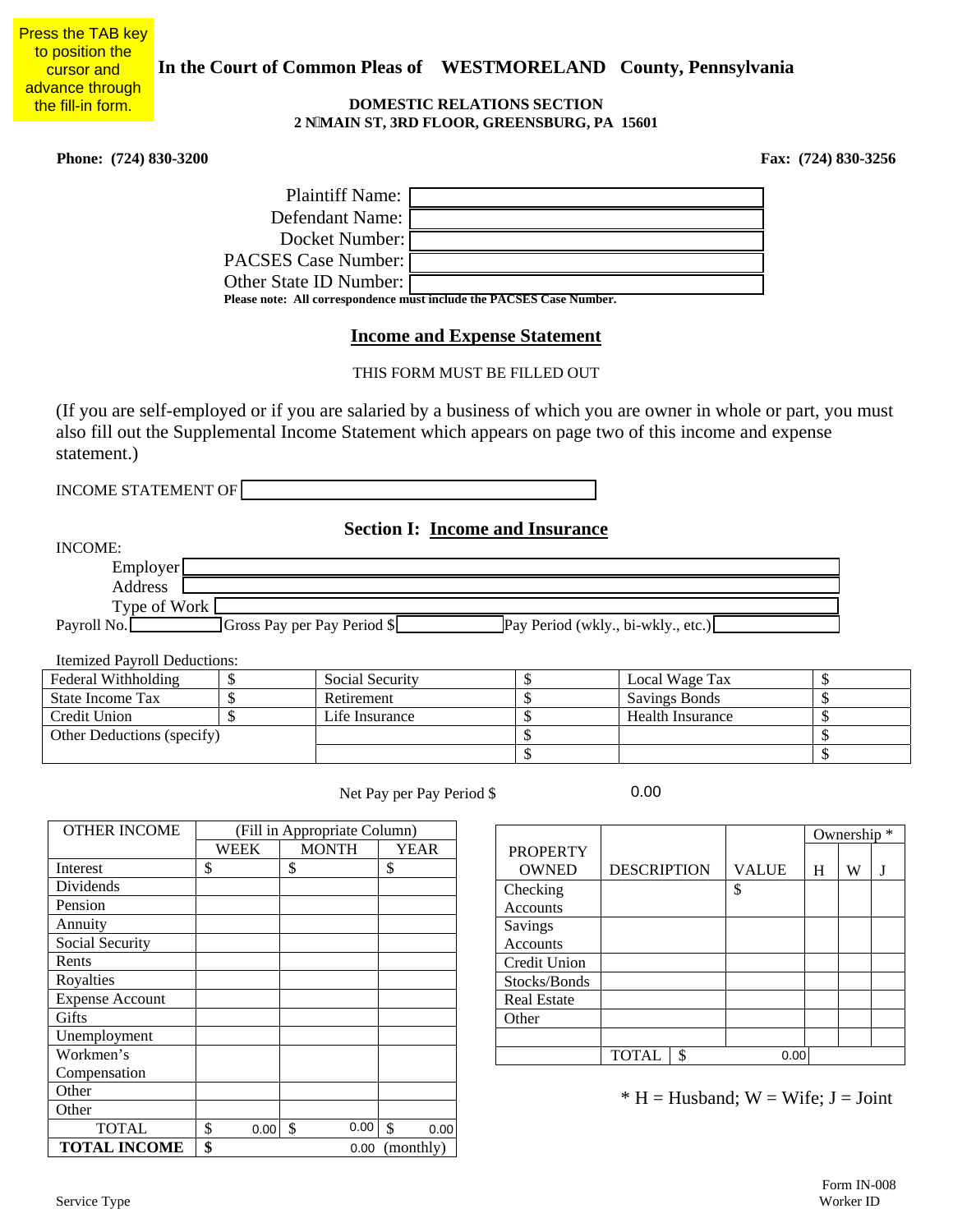|                    |                |         | Coverage * |   |                          |
|--------------------|----------------|---------|------------|---|--------------------------|
| <b>INSURANCE</b>   | <b>COMPANY</b> | POLICY# | H          | W | $\overline{\phantom{1}}$ |
| Hospital           |                |         |            |   |                          |
| <b>Blue Cross</b>  |                |         |            |   |                          |
| Other              |                |         |            |   |                          |
| Medical            |                |         |            |   |                          |
| <b>Blue Shield</b> |                |         |            |   |                          |
| Other              |                |         |            |   |                          |
| Health/Accident    |                |         |            |   |                          |
| Disability Income  |                |         |            |   |                          |
| Dental             |                |         |            |   |                          |
| Other              |                |         |            |   |                          |

 $* H = H$ usband; W = Wife; C = Child

## **Section II: Supplemental Income Statement**

a. This form is to be filled out by a person

 $\Box$ (1) who operates a business or practices a profession, or

- (2) who is a member of a partnership or joint venture, or
- $\overline{\mathcal{A}}(3)$  who is a shareholder in and is salaried by a closed corporation or similar entity.
- b. Attach to this statement a copy of the following documents relating to the partnership, joint venture, business, profession, corporation or similar entity:
	- (1) the most recent Federal Income Tax Return, and
	- (2) the most recent Profit and Loss Statement

| c. | Name of business:                   |
|----|-------------------------------------|
|    |                                     |
|    | Address and telephone number:       |
|    |                                     |
| d. | Nature of business (check one)      |
|    |                                     |
|    | $\Box(1)$ partnership               |
|    | $\Box$ (2) joint venture            |
|    | $\Box$ (3) profession               |
|    | $\mathcal{I}(4)$ closed corporation |
|    | $(5)$ other                         |
|    |                                     |

e. Name of accountant, controller or other person in charge of financial records:

| f. |     | Annual income from business:<br>Φ |
|----|-----|-----------------------------------|
|    | (1) | How often is income received?     |
|    | (2) | Gross income per pay period: \$   |
|    | (3) | Net income per pay period:<br>\$. |
|    | (4) | Specified deductions, if any:     |
|    |     |                                   |
|    |     |                                   |
|    |     |                                   |

Г